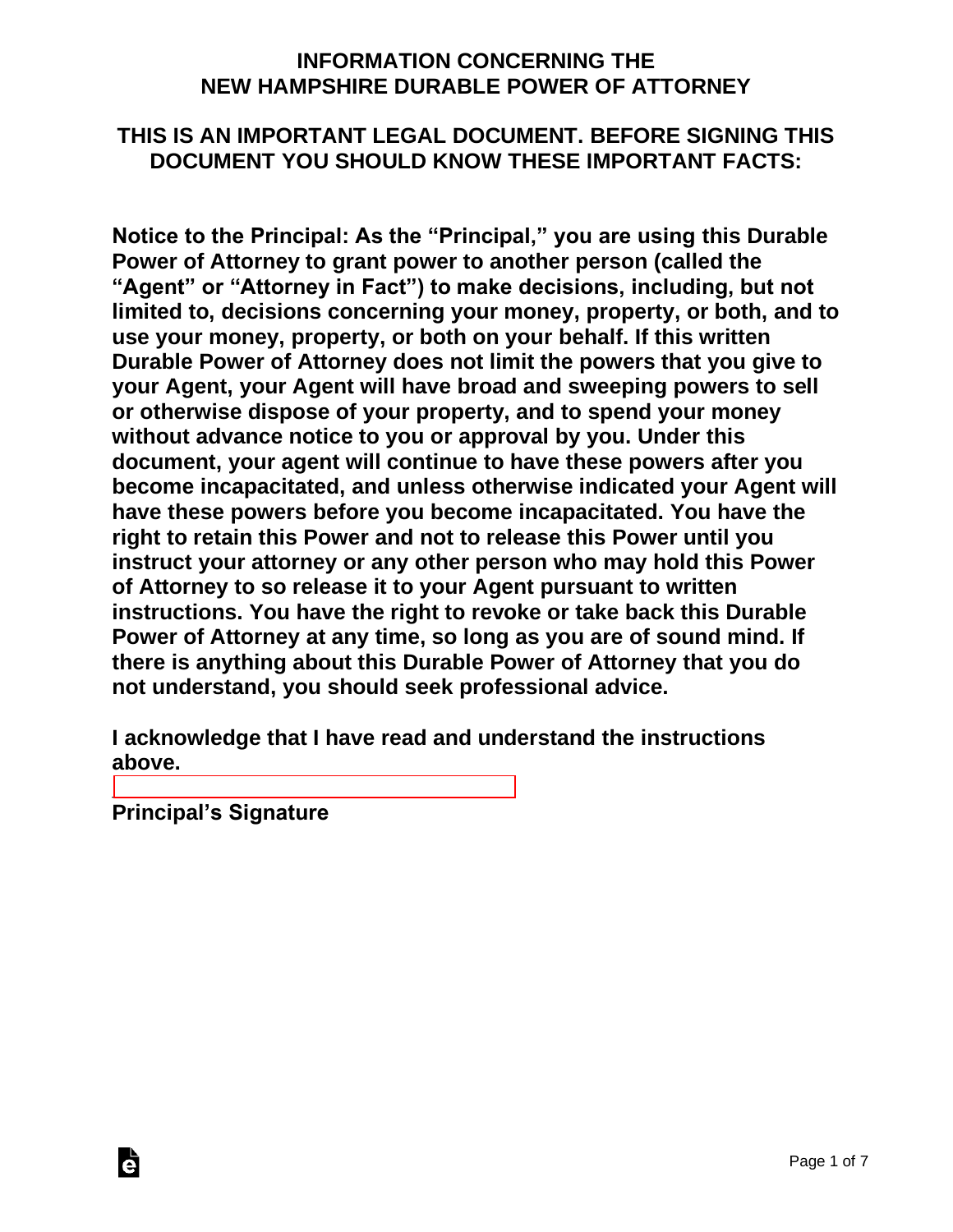## **NEW HAMPSHIRE DURABLE POWER OF ATTORNEY**

## **KNOW ALL PERSONS BY THESE PRESENTS**, that I,

, currently of New Hampshire (the "Principal"), hereby appoint currently of  $\Box$  . (the "Agent"), to be my agent to represent me, in my name, in my place and on my behalf, as follows:

# (**Principal Must Initial Where Applicable**)

My agent may exercise or perform any act, power, duty, right, or obligation whatsoever that I now have, or may hereafter acquire the legal right, power, or capacity to exercise or perform, in connection with, arising from, or relating to any persons, item, transaction, thing, business property, real or personal, tangible or intangible, or matter whatsoever.

My agent may conduct, engage in, and transact any and all lawful business of whatever nature or kind for me, on my behalf, and in my name;

My agent may request, ask, demand, sue for, recover, collect, receive, and hold and possess all such sums of money, debts, dues, commercial paper, checks, drafts, accounts, deposits, legacies, bequests, devises, notes, interests, stock certificates, bonds, dividends, certificates of deposit, annuities, pension and retirement benefits, insurance benefits and proceeds, any and all documents of title, choses in action, personal and real property, intangible and tangible property and property rights, and demands whatsoever, liquidated or unliquidated, as now are, or shall hereafter become, owned by, or due, owing, payable, or belonging to me or in which I have or may hereafter acquire interest, to have, use and take all lawful means and equitable and legal remedies, procedures, and writs in my name for the collection and recovery thereof, and to adjust, sell, compromise, and agree for the same, and to make, execute, and deliver for me, on my behalf, and in my name, all endorsements, releases, receipts, or other sufficient discharges for the same;

\_\_\_\_ My agent may lease, purchase, exchange, and acquire, and to agree, bargain and contract for the lease, purchase, exchange, and acquisition of, and to accept, take, receive, and possess any real or personal property whatsoever, tangible or intangible, or interest thereon, on such terms and conditions, and under such covenants, as said attorney in fact shall deem proper;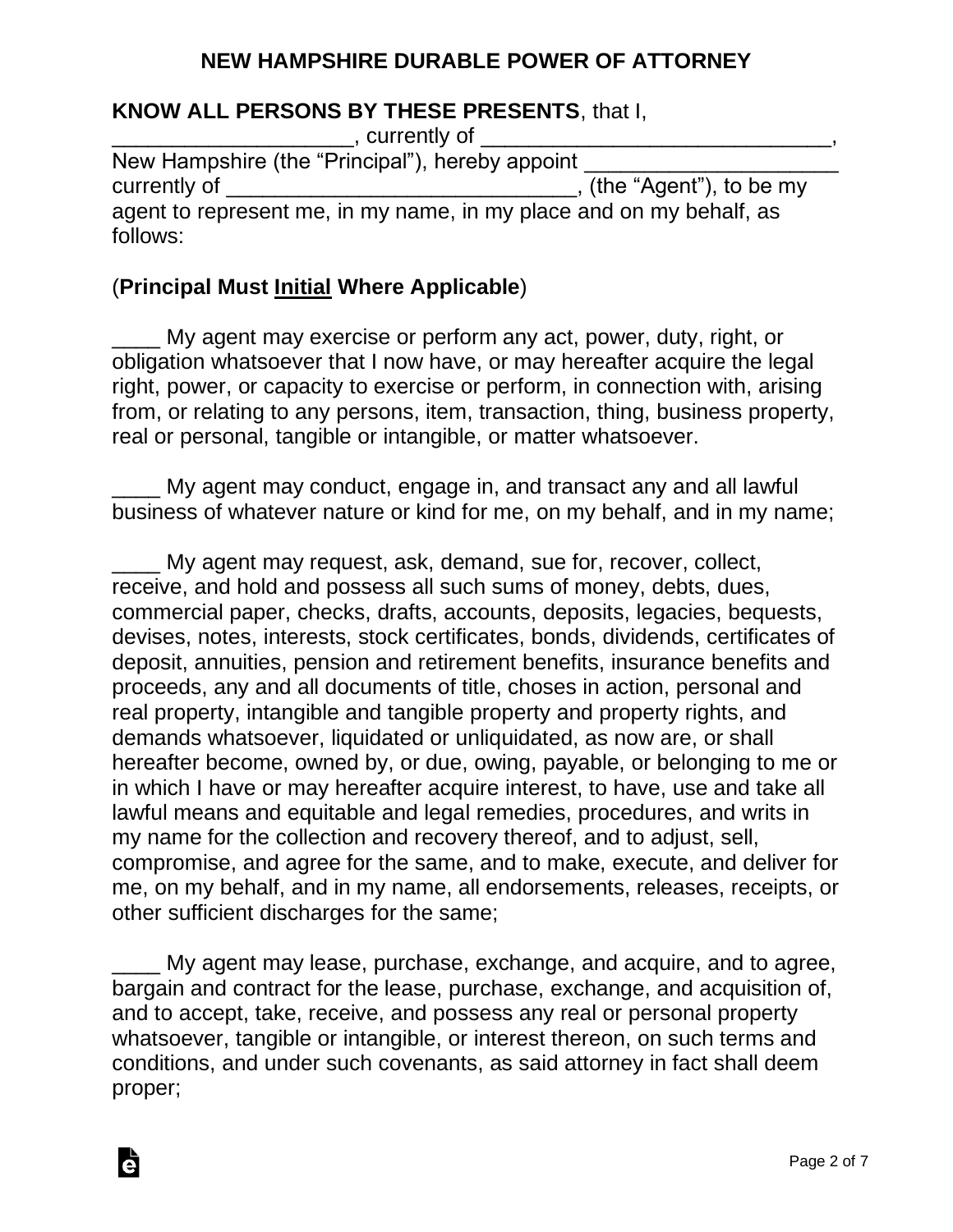My agent may maintain, repair, improve, manage, insure, rent, lease, sell, convey, subject to deeds of trust, and hypothecate, and in any way or manner deal with all or any part of any real or personal property whatsoever, tangible or intangible, or any interest therein, that I now own or may hereafter acquire, for me, in my behalf, and in my name and under such terms and conditions, and under such covenants, as said attorney in fact shall deem proper;

My agent may make, receive, sign, endorse, execute, acknowledge, and deliver such applications, contracts, agreements, options, covenants, conveyances, deeds, trust deeds, security agreements, bills of lading, warehouse receipts, documents of title, bills, bonds, debentures, checks, drafts, bills of exchange, letters of credit, notes, stock certificates, proxies, warrants, commercial paper, receipts, withdrawals deposits in, or certificates of deposit of banks, savings and loan or other institutions or associations, proofs of loss, evidences of debts, releases, and satisfaction of mortgages, liens, judgments, security agreements and other debts and obligations and such other instruments in writing of whatever kind and nature as may be necessary or property in the exercise of the rights and powers herein granted.

My agent may represent me in any and all proceedings now pending or hereafter arising between me and the Internal Revenue Service or any other federal, state or foreign governmental authorities relative to my income, gift, estate or other tax liability for any and all years, granting to my Agent, the full power to appear before proper officials of the Treasury Department or any other federal, state or foreign government officials. in my name and on my behalf; to adjust, settle, compromise or otherwise dispose of all questions relative to any tax liabilities; to receive copies of my tax returns and any papers, letters or other communications concerning any or all tax liabilities; to sign any waivers of the statute of limitations or any other waivers; to sign closing agreements for final determination of tax liability; to prepare, sign and file with any and all governmental authorities tax returns or other returns, requests for rulings and determinations, protests, appeals, consents and other documents; to execute and file refund claims or any other claims; to receive, to endorse and collect, checks in settlement of any refund; to execute and file petitions to the Tax Court of the United States and all others papers in connection with such proceedings; to execute on my behalf IRS Form 2848 and appoint my Agent or any suitable person selected by my Agent as my representative before the Internal Revenue Service;

I grant my agent full power and authority to do, take, and perform all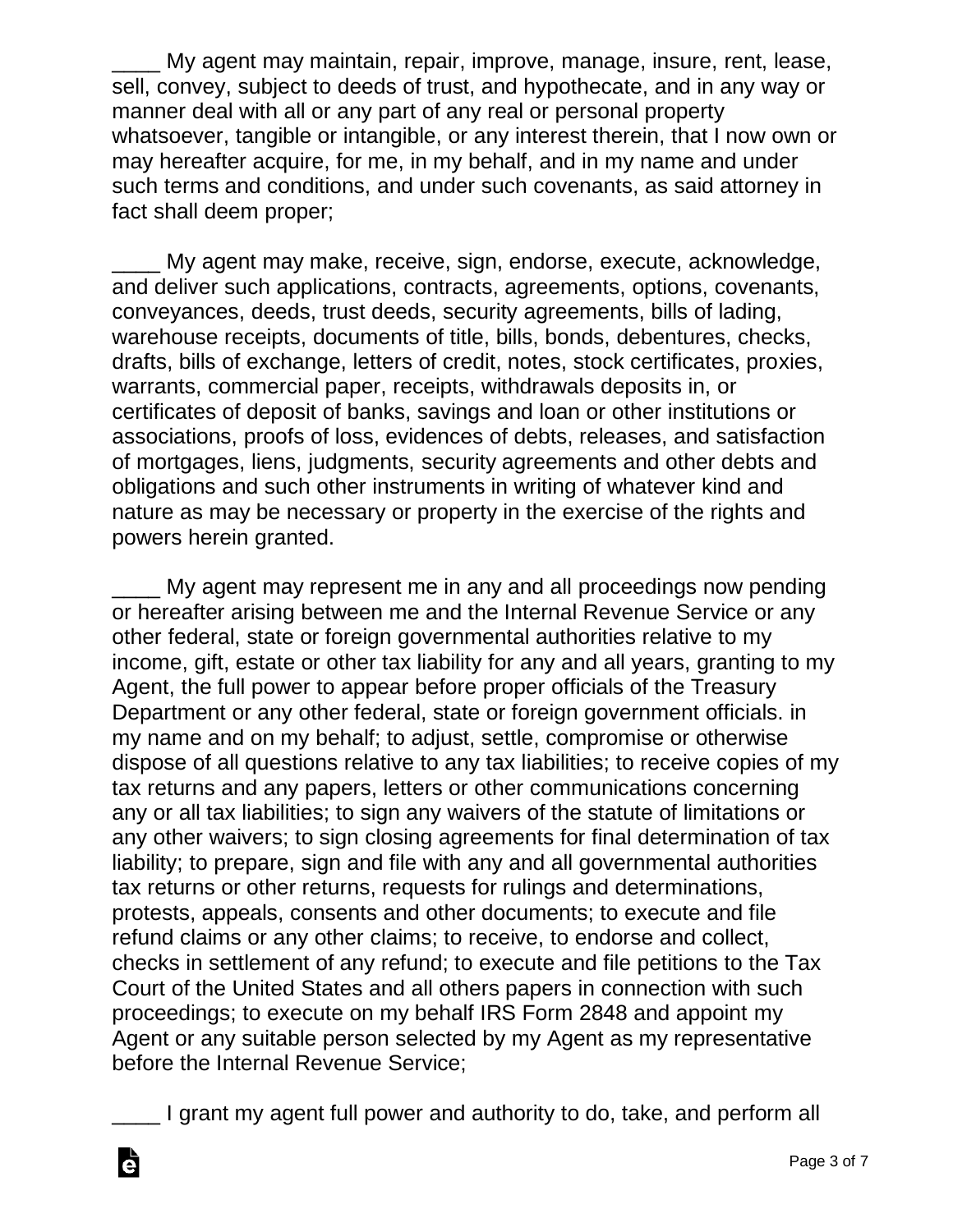and every act and thing whatsoever requisite, proper, or necessary to be done, in the exercise of any of the rights and powers herein granted, as fully to all intents and purposes as I might or could do if personally present, with full power of substitution or revocation, hereby ratifying and confirming all that said attorney in fact, or his substitute or substitutes, shall lawfully do or cause to be done by virtue of this power of attorney and the rights and powers herein granted.

\_\_\_\_\_\_\_\_\_\_\_\_\_\_\_\_\_\_\_\_\_\_\_\_\_\_\_\_\_\_\_\_\_\_\_\_\_\_\_\_\_\_\_\_\_\_\_\_\_\_\_\_\_\_\_\_\_\_\_\_ \_\_\_\_\_\_\_\_\_\_\_\_\_\_\_\_\_\_\_\_\_\_\_\_\_\_\_\_\_\_\_\_\_\_\_\_\_\_\_\_\_\_\_\_\_\_\_\_\_\_\_\_\_\_\_\_\_\_\_\_  $\_$  , and the set of the set of the set of the set of the set of the set of the set of the set of the set of the set of the set of the set of the set of the set of the set of the set of the set of the set of the set of th  $\_$  , and the set of the set of the set of the set of the set of the set of the set of the set of the set of the set of the set of the set of the set of the set of the set of the set of the set of the set of the set of th \_\_\_\_\_\_\_\_\_\_\_\_\_\_\_\_\_\_\_\_\_\_\_\_\_\_\_\_\_\_\_\_\_\_\_\_\_\_\_\_\_\_\_\_\_\_\_\_\_\_\_\_\_\_\_\_\_\_\_\_

Special instructions for my agent:

This instrument is to be construed and interpreted as a general durable power of attorney. The enumeration of specific items, rights, acts, or powers does limit or restrict and such rights, acts or powers, and is not to be construed or interpreted as limiting or restricting, the general powers herein granted to my agent.

This power of attorney shall not be affected by the subsequent disability or incapacity of the Principal.

The Agent may delegate the powers granted to the Agent by this Power of Attorney by a delegation in writing which makes reference to this Power of Attorney and otherwise complies with applicable law.

My Agent shall be entitled to reasonable compensation and shall be reimbursed in full for any loss or expense incurred or suffered by him as a result of acting as my Agent.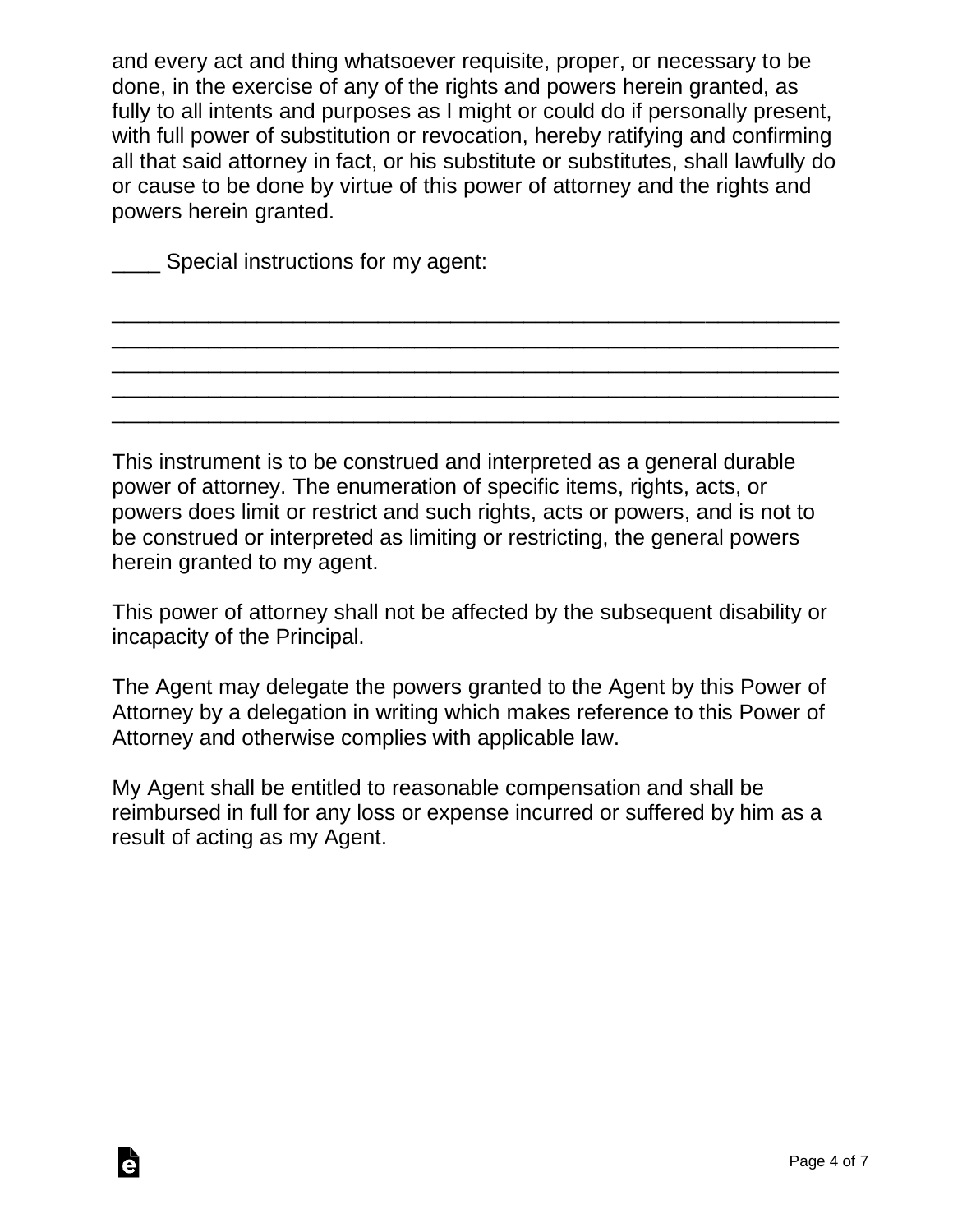This Power of Attorney shall be governed by and construed in accordance with the laws of the State of New Hampshire.

## **Signature and Acknowledgment**

Dated at \_\_\_\_\_\_\_\_\_\_\_\_\_\_, New Hampshire this \_\_\_\_ day of

 $\overline{\phantom{a}}$ , 20 $\overline{\phantom{a}}$ .

#### **Principal's Signature**

[\\_\\_\\_\\_\\_\\_\\_\\_\\_\\_\\_\\_\\_\\_\\_\\_\\_\\_\\_\\_\\_\\_\\_\\_\\_\\_\\_\\_\\_\\_\\_\\_](https://esign.com)

State of New Hampshire

County of The Results of Tensors and S.S.

At \_\_\_\_\_\_\_\_\_\_\_\_\_\_\_\_\_\_\_\_\_\_\_\_\_\_\_\_ in said County and State, personally appeared \_\_\_\_\_\_\_\_\_\_\_\_\_\_\_\_\_\_\_\_\_\_\_\_\_\_\_\_\_\_\_\_\_\_, the Principal, who is known to me or was otherwise suitably identified, did acknowledge to me that the execution of this Power of Attorney was his free act and deed.

Notary Public

Print Name

Commission Expires: \_\_\_\_\_\_\_\_\_\_\_

[\\_\\_\\_\\_\\_\\_\\_\\_\\_\\_\\_\\_\\_\\_\\_\\_\\_\\_\\_\\_\\_\\_\\_\\_\\_\\_\\_\\_](https://esign.com)

\_\_\_\_\_\_\_\_\_\_\_\_\_\_\_\_\_\_\_\_\_\_\_\_\_\_\_\_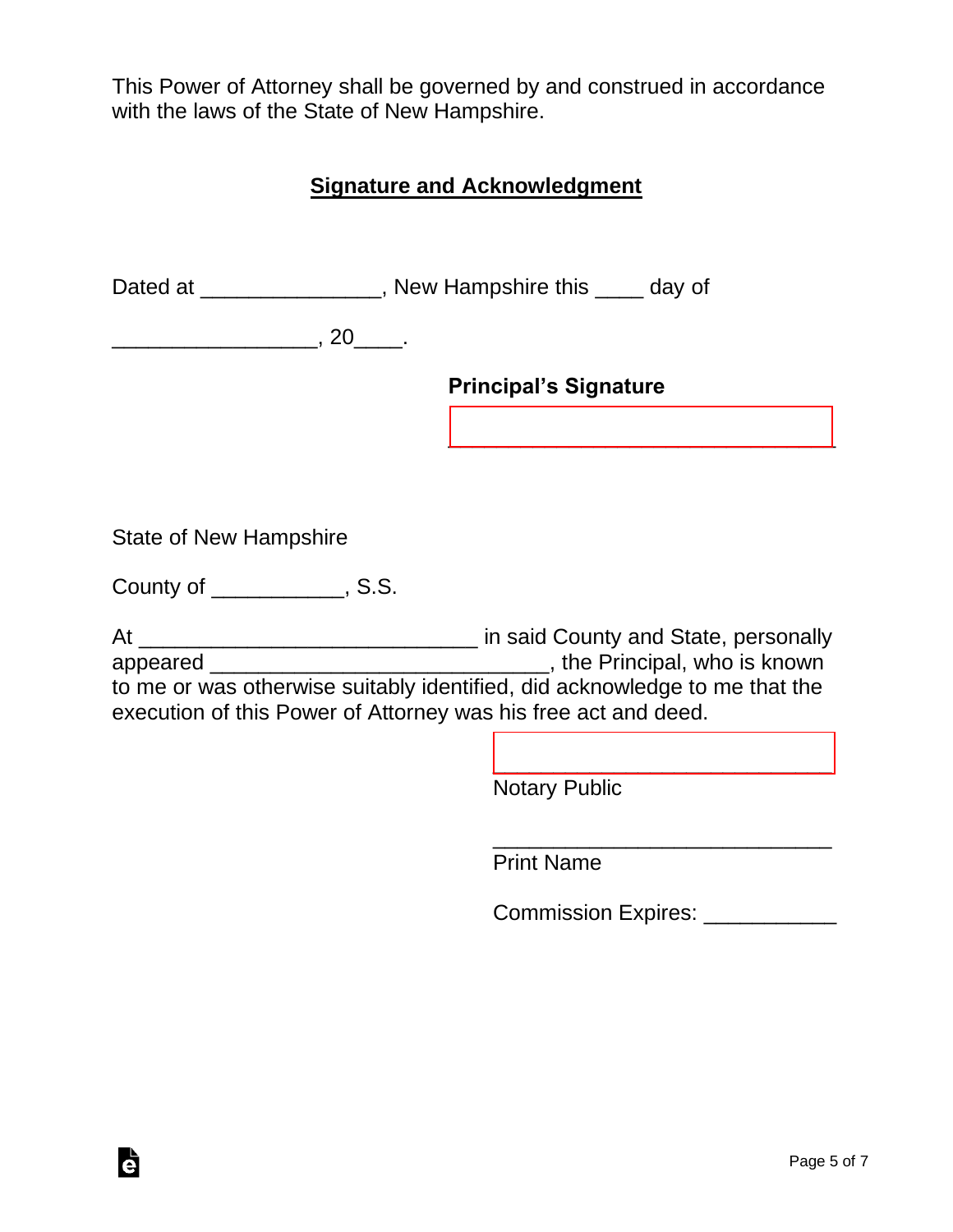# **INSTRUCTIONS TO AGENT PURSUANT TO N.H. Rev. Stat. Ann. § 506:6**

I, Letterman the state of the attached power of attorney and am the person identified as the Agent for the Principal. I hereby acknowledge that when I act as Agent or "attorney in fact,"; I am given power under this Durable Power of Attorney to make decisions about money, property, or both belonging to the Principal, and to spend the Principal's money, property, or both on the Principal's behalf, in accordance with the terms of this Durable Power of Attorney. This Durable Power of Attorney is valid only if the Principal is of sound mind when the Principal signs it. When acting in the capacity of Agent, I am under a duty (called a "fiduciary duty") to observe the standards observed by a prudent person, which means the use of those powers that is reasonable in view of the interests of the Principal and in view of the way in which a person of ordinary judgment would act in carrying out that person's own affairs. If the exercise of my acts is called into question, the burden will be upon me to prove that I acted under the standards of a fiduciary. As the Agent, I am not entitled to use the money or property for my own benefit or to make gifts to myself or others unless the Durable Power of Attorney specifically gives me the authority to do so. As the Agent, my authority under this Durable Power of Attorney will end when the Principal dies and I will not have authority to manage or dispose of any property or administer the estate unless I am authorized to do so by a New Hampshire Probate Court. If I violate my fiduciary duty under this Durable Power of Attorney, I may be liable for damages and may be subject to criminal prosecution. If there is anything about this Durable Power of Attorney, or my duties under it, that I do not understand, I understand that I should seek professional advice.

Ġ